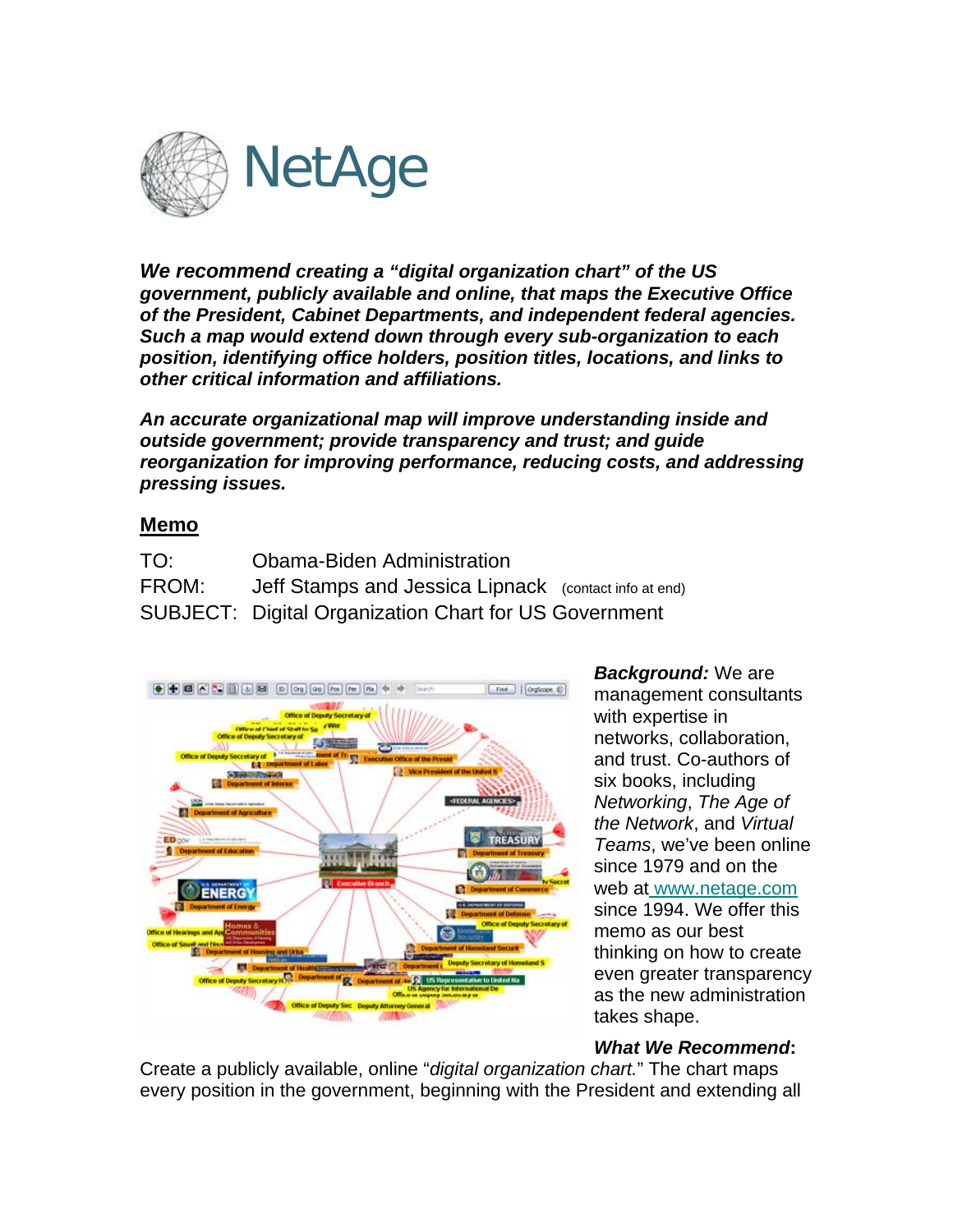the way down from the Executive Office and Cabinet Departments to the lowest positions. In effect, every office and its current occupant become visible online, indicating how they connect to all the rest. As a public service, we have starte[d](http://www.netage.com/economics/publish/USGov.html) a first draft of the Executive Branch, mapping top down (see our browser-based [dynamic US Gov](http://www.netage.com/economics/publish/USGov.html) map).

*Why This Is Important:* As a practical matter, transparency requires revealing both specific detail and overall context. The US government is so vast that people who've worked in it for decades still don't understand how it works. We believe that "Google for Government" (e.g., [www.USAspending.gov](http://www.usaspending.gov/)) with its searchable databases of funding and policy-making documents are critical first steps but they're not enough. For real transparency in the highly-connected, complex 21<sup>st</sup> century, we need maps—clear interconnected "roadmaps" to our very complicated government. Searches pinpoint detail but, without connections among specific bits of information, the context remains invisible or at least heavily shrouded.

We propose combining dynamic maps of the *entire* government within an interconnected, comprehensive picture of the whole. Such a "digital org chart" can identify who's in which position, what that position is responsible for, how much money is in its budget, and where that money goes—along with how all the pieces fit together. NB: Classified information and organizations, for security reasons, of course, cannot appear on the web and need to be protected.

Why does mapping our government matter? Mapping matters because the complexity that we can't see is, for example, at the heart of the economic catastrophe and our organizational attempts to fix it. And complexity is compounding exponentially. We need to see clearly what we're doing.

With a visible, shareable picture of our common organizational whole, we can rebuild trust, hold one another accountable, and have the ability to bring more minds to bear in service of finding solutions.

*How We Started This:* Over the past five years (and originally with the help of a long-term client, Royal Dutch Shell), we developed [OrgScope](http://www.netage.com/orgscope/index.html), software that maps networks, including formal ones like organizational hierarchies. Think of it as organizational topography that allows you to visualize and navigate as you can with Google Earth. Onto that base, you can add layers of detail and connections. Our first such maps were of Shell's European Exploration and Production unit, which we wrote about in a general way in "[The Virtual,](http://www.netage.com/pub/articles/articles%20-%20new/Virtual%20Networked%20Org_pg-proof.pdf)  [Networked Organization: How One Company Became Transparent](http://www.netage.com/pub/articles/articles%20-%20new/Virtual%20Networked%20Org_pg-proof.pdf)," a chapter in a longer book on virtual teams. Subsequently, we've used OrgScope to sketch a [network map of the Boston healthcare](http://www.netage.com/healthcare/index.html) system, the Army's [Combined Arms](http://usacac.army.mil/cac2/cac-k/index.asp)  [Center Knowledge](http://usacac.army.mil/cac2/cac-k/index.asp) unit at Fort Leavenworth, and a number of other private organizations.

*TARP in OrgScope:* Shortly after the Troubled Assets Rescue Program was put in place, we began to track, as a public service, the Office of Financial Stability, mapping both its internal organization and its disbursements. For example, as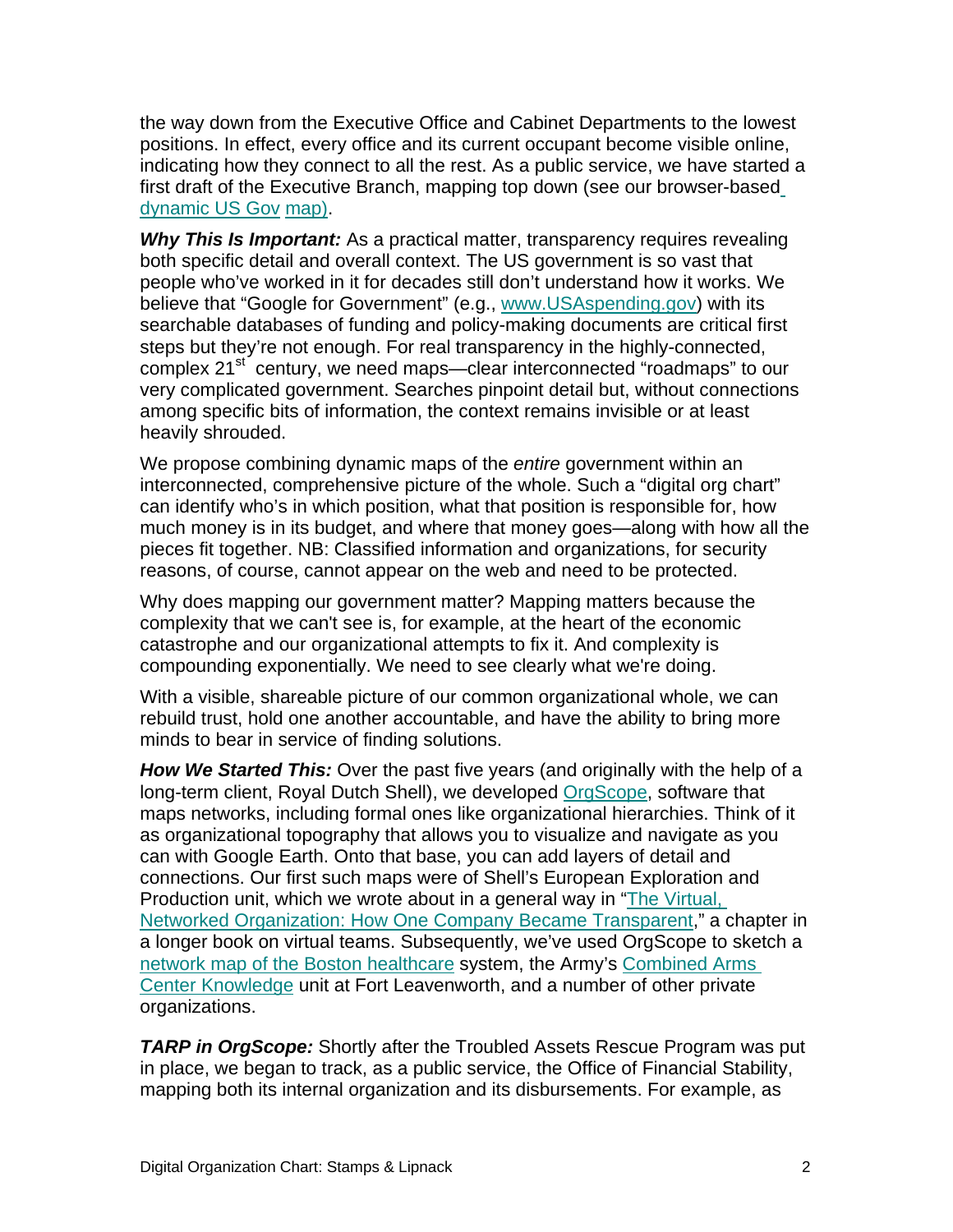consulting contracts are let, we attach them to the OFS structure; as transactions are made, we enter the names of recipients and the network of grows.

To map TARP, and then later rescue efforts, we used publicly available sources such as the org chart of the Treasury Department. To that, we linked its press releases, contracts to awardees as published on its site, and media reports. As the crisis continued and rescue programs proliferated (we're up to \$3 trillion in spending and \$8.5 trillion in commitments), we created additional links. We've been publishing all of this to our website section on ["Economic Crisis](http://www.netage.com/economics/index-finCrisis.html)" and blogging about it [here](http://endlessknots.netage.com/endlessknots/office_of_financial_stability/). This is an example of a network "layer" on top of the hierarchical "topography" (click on this link to run the map that includes the "[Economic Rescue Network](http://www.netage.com/economics/publish/USGov-rescue.html)")

*How to Map the Obama Administration:* Since November 4, 2008, we've been plugging in the new Administration's staff appointees and cabinet nominees, along with the top-level org charts of those departments. Here's a snapshot of the [US Gov map,](http://www.netage.com/economics/publish/USGov.html) with the completed table of people nominated to cabinet-level positions.

It's not that difficult to build on our initial attempts and create an open network map of government. At the top, departmental org charts, which now are all in disconnected pieces within agencies, detail a few thousand positions. With comparatively few relevant lines, it's easy to connect them. Then just add two million more positions.



Although it sounds like a monumental job to construct this "digital org chart of the US government," our experience working with the commercial and military sectors indicates that most of the information needed is just sitting there in federal financial systems. The Office of Management and Budget, which Peter Orszag is slated to head, has the budgets and headcount for each agency and sub-agency, likely with detail down to the level of every job. Such information also presumably lies in the many human resource and information technology systems that run the government payroll and cut the checks. Hooking the whole thing together is mostly a one-time expense of time and IT resources. Similarly, the process that refreshes the basic data is relatively straightforward.

**Benefits:** For new appointees, a top-down view of their entire departments would provide immediate and invaluable insight into the organizations. Responsible change begins with an accurate view of the "as-is" organization of government.